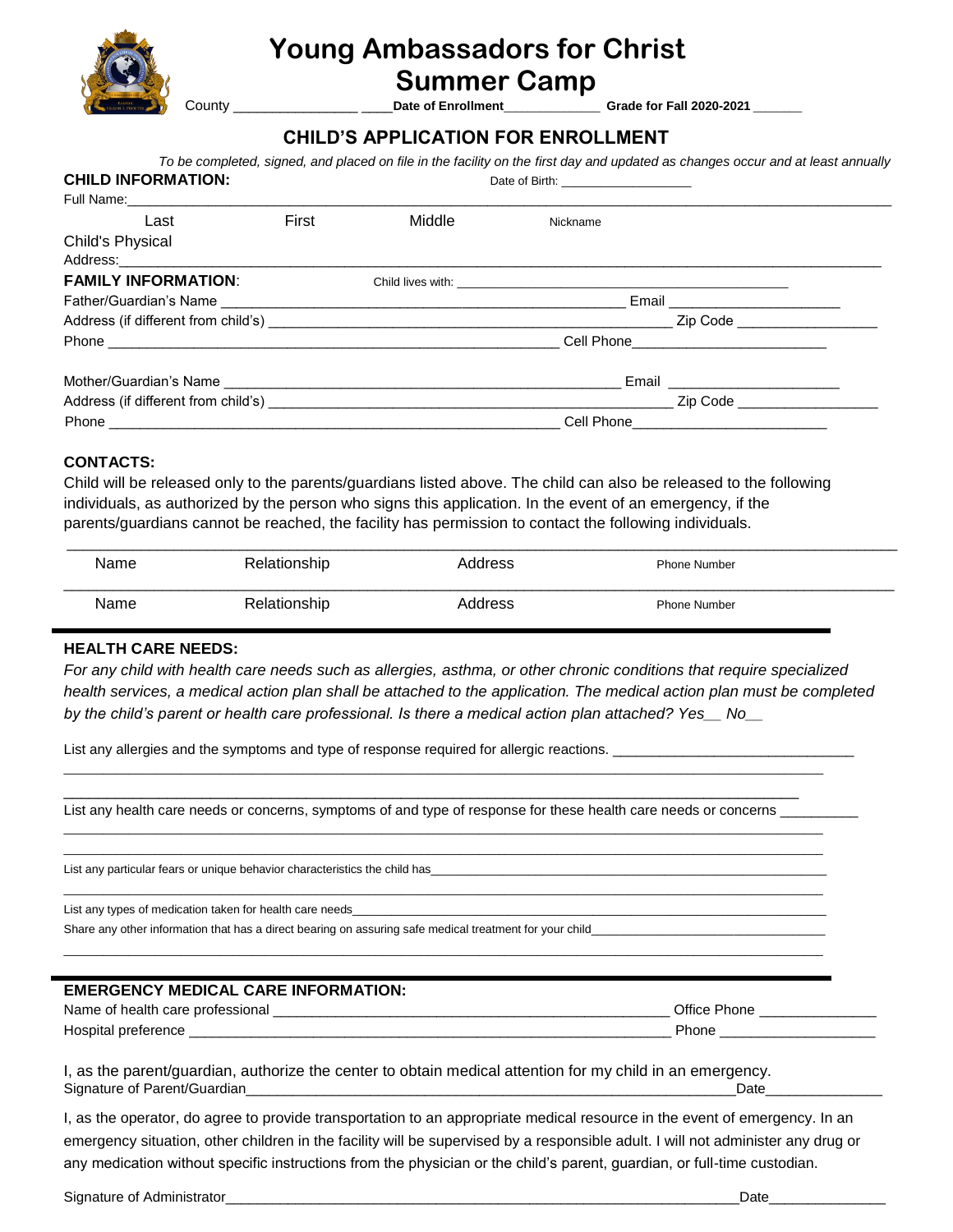

## **Young Ambassadors for Christ 1986 Summer Camp**

**Transportation Permission**

| A. Parent and Child Information                                                                      |                                  |                      |                                |  |  |
|------------------------------------------------------------------------------------------------------|----------------------------------|----------------------|--------------------------------|--|--|
| Name of Parent                                                                                       |                                  |                      | Telephone Number - Primary     |  |  |
| Name of Child<br>$\Box$ Picture attached                                                             |                                  |                      | elephone Number - Secondary    |  |  |
| <b>B. Emergency Contact Information (non-parent)</b>                                                 |                                  |                      |                                |  |  |
| Name                                                                                                 |                                  | Telephone Number     |                                |  |  |
| <b>C. Departure and Return Times</b>                                                                 |                                  |                      |                                |  |  |
| Departure Time                                                                                       | <b>Arrival Time</b>              |                      | <b>Return Time</b>             |  |  |
| <b>D. Authorized Destinations</b>                                                                    |                                  |                      |                                |  |  |
| Child transported from                                                                               |                                  |                      | Child transported to           |  |  |
| <b>E. Parent Signature and Other</b>                                                                 |                                  |                      |                                |  |  |
| Person receiving child, if applicable                                                                | $\Box$ On application            |                      | Method of Travel               |  |  |
| Permission to transport is valid from [give date] to [give date].<br>(up to 12 months)<br>From<br>To |                                  |                      | <b>Transportation Provider</b> |  |  |
| Signature of Parent or Guardian                                                                      |                                  |                      | Date                           |  |  |
| NC Division of Child Development<br>and Early Education                                              | <b>Transportation Permission</b> |                      |                                |  |  |
| A. Parent and Child Information                                                                      |                                  |                      |                                |  |  |
| Name of Parent                                                                                       |                                  |                      | Telephone Number - Primary     |  |  |
| Name of Child                                                                                        | $\Box$ Picture attached          |                      | Telephone Number - Secondary   |  |  |
| <b>B. Emergency Contact Information (non-parent)</b>                                                 |                                  |                      |                                |  |  |
| Name                                                                                                 |                                  |                      | <b>Telephone Number</b>        |  |  |
| <b>C. Departure and Return Times</b>                                                                 |                                  |                      |                                |  |  |
| Departure Time                                                                                       | <b>Arrival Time</b>              |                      | <b>Return Time</b>             |  |  |
| <b>D. Authorized Destinations</b>                                                                    |                                  |                      |                                |  |  |
| Child transported from                                                                               |                                  | Child transported to |                                |  |  |
| <b>E. Parent Signature and Other</b>                                                                 |                                  |                      |                                |  |  |
| Person receiving child, if applicable                                                                | on application                   |                      | Method of Travel               |  |  |
| Permission to transport is valid from [give date] to [give date].<br>To<br>(up to 12 months)<br>From |                                  |                      | <b>Transportation Provider</b> |  |  |
| Signature of Parent or Guardian                                                                      |                                  | Date                 |                                |  |  |